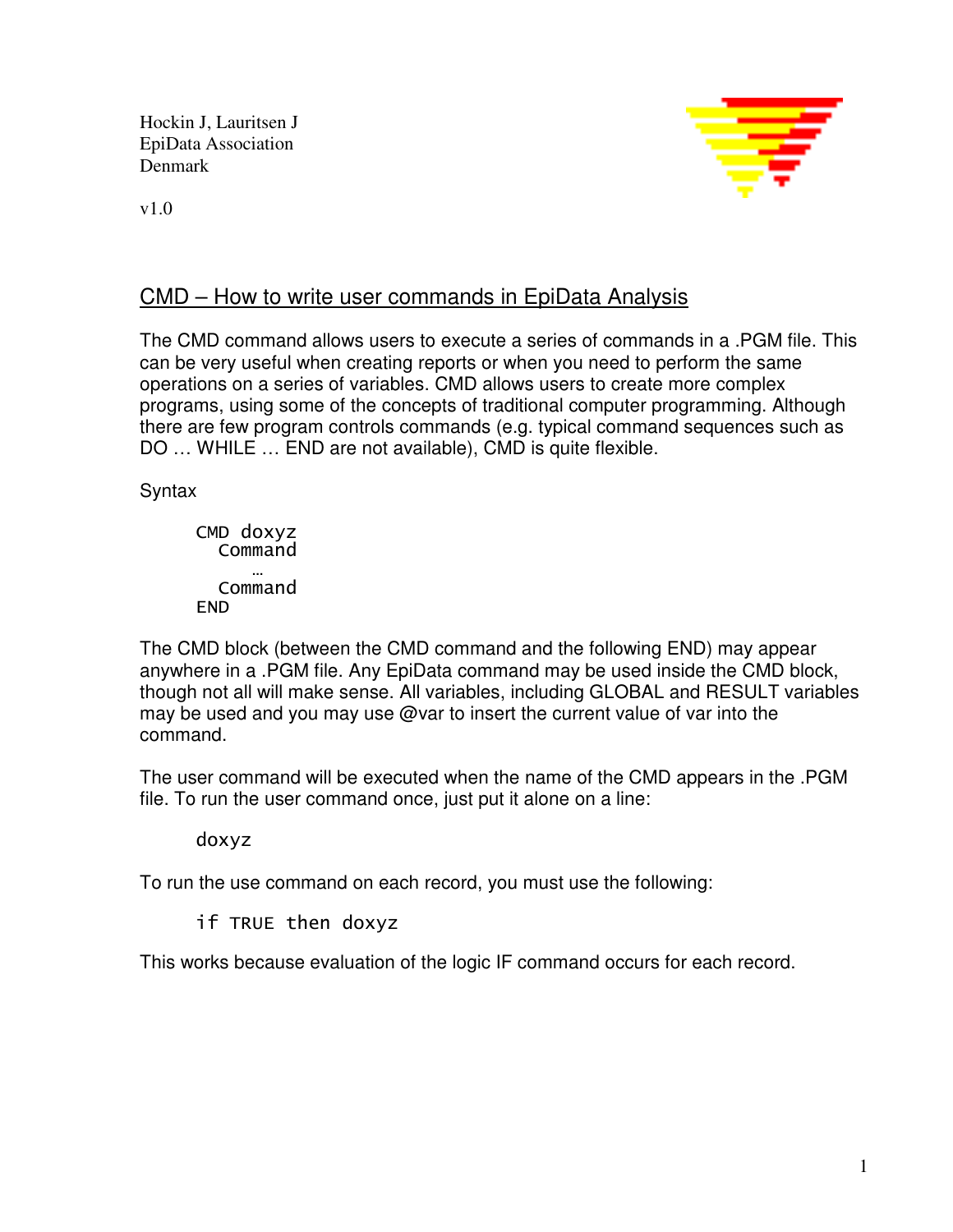# **Examples**

cvcalc

1. Rather than use the regular Analysis output from the DESCRIBE command, you wish to print out two lines that include the variable name, and only the mean, the range and coefficient of variation. Putting the calculations and TYPE commands into a CMD block allows you to have only one set of calculations, which is a way to reduce errors and allows you to change your mind about what you want to print out without having to repeat the statements required.

```
* cvcalc command 
     define zfield __________ global
     define zcv ######.##### global 
     cmd cvcalc 
        describe @zfield /q 
       zcv = $mean*100.0/$sdtype "@zfield mean = @$mean Coefficient of variation =
     @zcytype "range = (@$min - @$max) "
     end 
* display all statistics 
     define bmi ####.## 
     bmi = weight*weight/heightdescribe height weight bmi
```

```
* short program to display mean, cv and range for several 
variables 
zfield = "weight"cvcalc 
zfield = "height"
cvcalc 
zfield = "bmi"
```
2. You wish to print several lines per record with only certain fields, for all records entered since a certain date. This could be used to set up labels.

```
* dolabel command 
cmd dolabel 
   type "@idnum - @name" /h1 
   type "@phonenum" 
   type "@sex @dob" 
   type "Weight=@weight, Height=@height, BMI=@bmi" 
end 
* print labels for recent records 
if datentry>"31/12/2006" then dolabel
```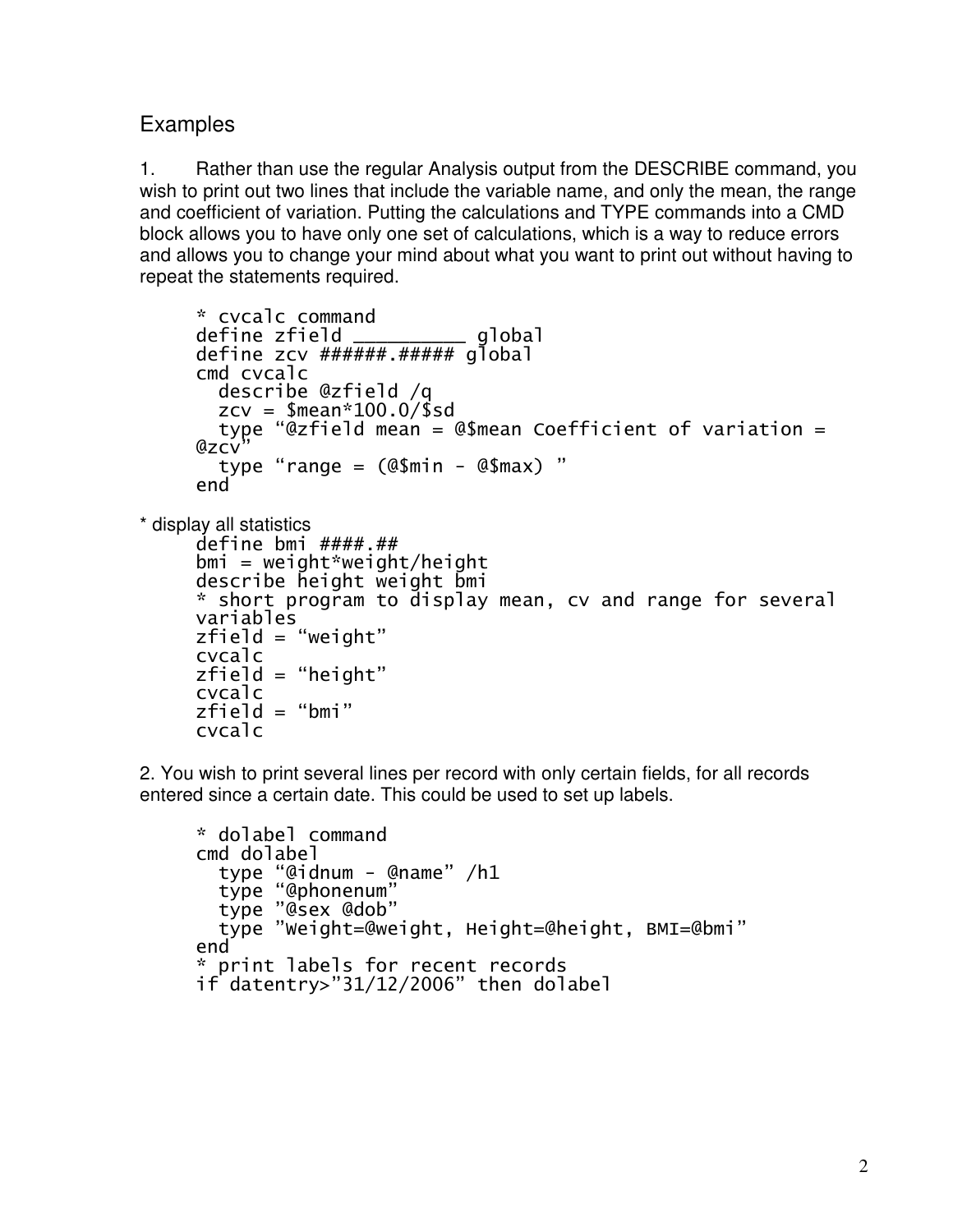### Advanced programming

A user command may invoke other user commands, including itself (this is called 'recursion'). This allows some interesting possibilities. Familiarity with simple computer programming of macros or in any programming language will be an asset. Caution: if you create a recursive user command, you must have an IF … THEN … ENDIF block to decide when to stop! The following user command is simply a check that recursion works.

```
* test recursive cmd * 
set echo=off 
define s # global 
s=1test 
cmd test 
imif s<1000 then 
  s = s + 1 test 
   endif 
end 
type "All done when s=@s" 
set echo=on
```
#### **Limitations**

You cannot include the named command on a line with multiple commands: doxyz ; doxyz currently will not work.